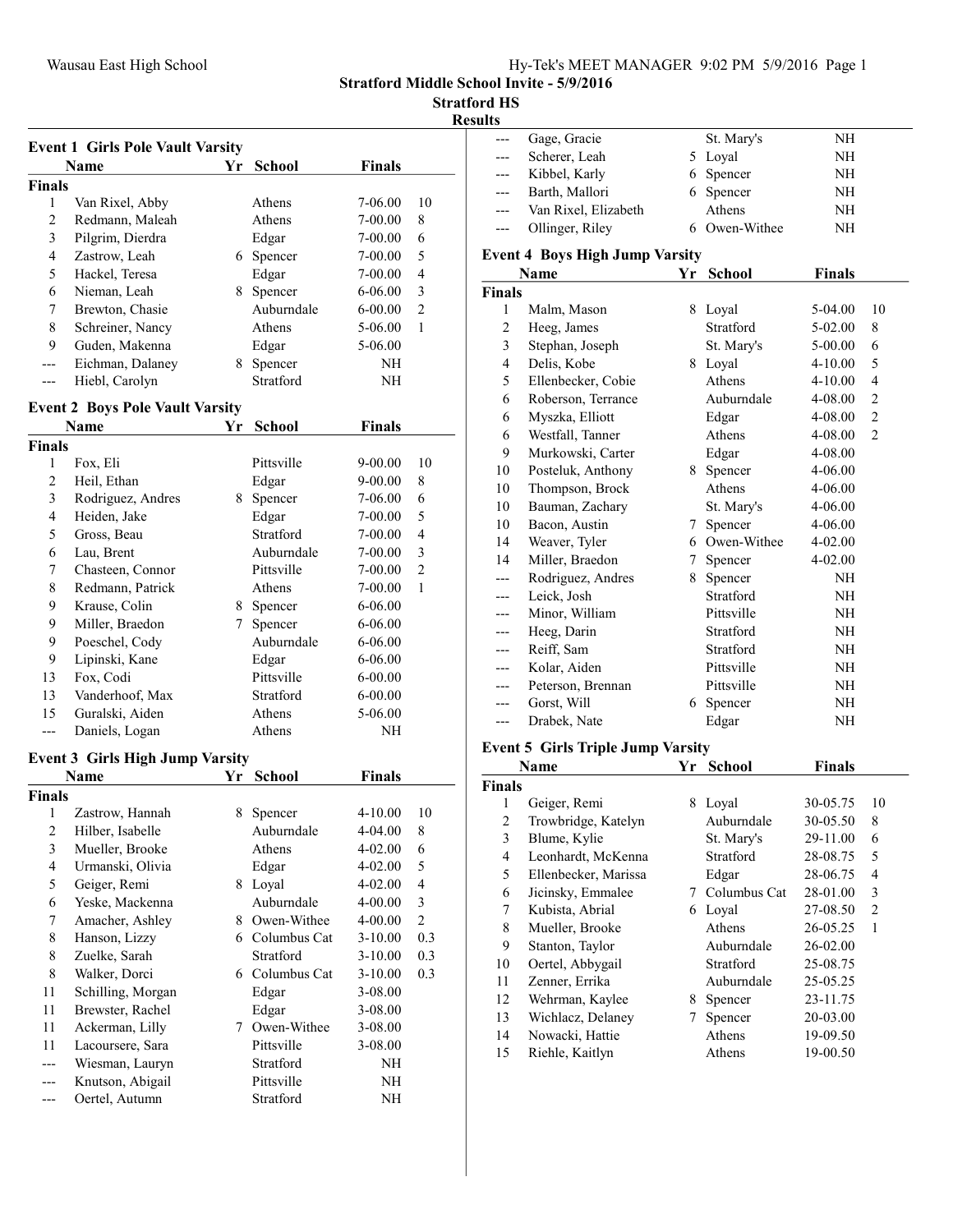|  | Hy-Tek's MEET MANAGER 9:02 PM 5/9/2016 Page 2 |  |  |
|--|-----------------------------------------------|--|--|
|  |                                               |  |  |

### Stratford HS

#### Results

|                | <b>Event 6 Boys Triple Jump Varsity</b> |    |                |               |                |
|----------------|-----------------------------------------|----|----------------|---------------|----------------|
|                | Name                                    | Yr | <b>School</b>  | <b>Finals</b> |                |
| <b>Finals</b>  |                                         |    |                |               |                |
| 1              | Schumacher, Aaron                       |    | St. Mary's     | 33-06.25      | 10             |
| 2              | Borgman, Michael                        |    | Pittsville     | 30-08.25      | 8              |
| 3              | Higgins, Caden                          |    | Edgar          | 30-06.75      | 6              |
| 4              | Butt, Mattison                          |    | Edgar          | 29-05.00      | 5              |
| 5              | Weichelt, Mason                         | 8. | Spencer        | 28-09.00      | $\overline{4}$ |
| 6              | Thompson, Isaac                         |    | Stratford      | 28-08.50      | 3              |
| 7              | Posteluk, Anthony                       | 8. | Spencer        | 28-08.00      | $\overline{2}$ |
| 8              | Federwitz, Jake                         |    | Edgar          | 28-07.50      | 1              |
| 9              | Telschow, Oscar                         |    | Stratford      | 27-08.75      |                |
| 10             | Krause, Colin                           | 8. | Spencer        | 27-02.25      |                |
| 10             | Stratman, Gage                          | 7  | Columbus Cat   | 27-02.25      |                |
| 12             | Curtiss, Westley                        |    | 6 Columbus Cat | 26-01.75      |                |
| 13             | Komarek, Michael                        |    | Athens         | 25-11.25      |                |
| 14             | Borchardt, Caleb                        |    | Athens         | 25-02.75      |                |
| 15             | Guralski, Evan                          |    | Athens         | 22-09.25      |                |
| 16             | Endreas, Zach                           | 8  | Spencer        | x17-07.50     |                |
| $---$          | Carter, William                         |    | Pittsville     | ND            |                |
|                |                                         |    |                |               |                |
|                | <b>Event 7 Girls Long Jump Varsity</b>  |    |                |               |                |
|                | Name                                    | Yr | <b>School</b>  | <b>Finals</b> |                |
| <b>Finals</b>  |                                         |    |                |               |                |
| 1              | Imhoff, Bailey                          |    | Edgar          | 13-08.00      | 10             |
| $\overline{c}$ | Steffen, Lindsey                        |    | 8 Columbus Cat | 13-07.75      | 8              |
| 3              | Dearth, Crystal                         |    | Athens         | 12-03.00      | 6              |
| 4              | Keim, Gabbi                             |    | Edgar          | 12-02.25      | 5              |
| 5              | Nieman, Lydia                           | 7  | Spencer        | 11-11.25      | 4              |
| 6              | Yeske, Mackenna                         |    | Auburndale     | 11-08.25      | 3              |
| 7              | Wehrman, Emily                          |    | 6 Spencer      | 11-04.75      | $\overline{2}$ |
| 8              | Hauke, Gracie                           |    | Stratford      | 11-04.50      | 1              |
| 9              | Redmann, Maleah                         |    | Athens         | 11-04.50      |                |
| 10             | Wright, Jaidyn                          |    | Edgar          | 11-02.50      |                |
| 11             | Parnewicz, McKenzie                     |    | 7 Owen-Withee  | 11-01.00      |                |
| 12             | Stuttgen, Maria                         |    | Stratford      | 10-08.25      |                |
| 13             | Karlen, Breanne                         |    | St. Mary's     | 10-06.50      |                |
| 14             | Knutson, Carly                          |    | Pittsville     | 10-03.25      |                |
| 15             | Karlen, Bailey                          |    | St. Mary's     | 10-01.25      |                |
| 16             | Zastrow, Leah                           |    | 6 Spencer      | 10-00.75      |                |
| 17             | Smith, Camyron                          |    | St. Mary's     | 9-11.75       |                |
| 17             | Mahoney, Olivia                         | 8. | Columbus Cat   | 9-11.75       |                |
| 19             | Manecke, Brenna                         |    | Stratford      | 9-08.50       |                |
| 19             | Prihoda, Jada                           |    | St. Mary's     | x9-08.50      |                |
| 21             | Haupt, Janelle                          | 6. | Columbus Cat   | 9-07.50       |                |
| 21             | Aumann, Halle                           |    | 5 Loyal        | 9-07.50       |                |
| 23             | Tolzmann, Emma                          |    | Pittsville     | 9-05.00       |                |
| 24             | Rogaczewski, Brooke                     |    | Athens         | 8-09.25       |                |
| 25             | Schiferl, Greta                         |    | 8 Columbus Cat | x8-07.00      |                |
| 26             | Schooley, Rachel                        |    | Pittsville     | 8-04.00       |                |
| 27             | Pumper, Kopen                           |    | Auburndale     | 7-10.75       |                |
| 28             | Kibbel, Karly                           | 6. | Spencer        | x6-10.00      |                |
| 29             | Schiferl, Eva                           | 6  | Columbus Cat   | x5-09.75      |                |
| $\overline{a}$ | Ackerman, Lilly                         | 7  | Owen-Withee    | DQ            |                |

|                | <b>Event 8 Boys Long Jump Varsity</b><br><b>Name</b> | Yr | <b>School</b>  | <b>Finals</b> |                |
|----------------|------------------------------------------------------|----|----------------|---------------|----------------|
| <b>Finals</b>  |                                                      |    |                |               |                |
| 1              | Stoudt, Mason                                        |    | Edgar          | 18-00.25      | 10             |
| $\overline{2}$ | Fox, Eli                                             |    | Pittsville     | 16-05.75      | 8              |
| 3              | Brewster, Kyle                                       |    | Edgar          | 16-04.75      | 6              |
| $\overline{4}$ | Heeg, James                                          |    | Stratford      | 15-07.50      | 5              |
| 5              | Hafferman, Kaleb                                     |    | Edgar          | 15-06.00      | 4              |
| 6              | Telschow, Oscar                                      |    | Stratford      | 15-00.25      | 3              |
| 7              | Weaver, Dylan                                        |    | 8 Owen-Withee  | 14-10.00      | $\overline{2}$ |
| 8              | Carpenter, Nathan                                    |    | 7 Owen-Withee  | 14-01.50      | $\mathbf{1}$   |
| 9              | Sweno, Jacob                                         |    | St. Mary's     | 14-00.00      |                |
| 10             | Borgman, Michael                                     |    | Pittsville     | 13-07.75      |                |
| 11             | Hartmann, Andrew                                     |    | Athens         | 12-11.00      |                |
| 12             | Buchanan, Nathan                                     |    | 8 Loyal        | 12-10.00      |                |
| 13             | Rodriguez, Leo                                       | 8  | Spencer        | 12-09.50      |                |
| 14             | Godard, Hunter                                       |    | Auburndale     | 12-09.00      |                |
| 15             | Carlson, Gunnar                                      |    | Pittsville     | 12-06.00      |                |
| 16             | Fischer, Kevin                                       |    | 7 Columbus Cat | 12-05.50      |                |
| 17             | Weaver, Tyler                                        |    | 6 Owen-Withee  | 12-04.75      |                |
| 18             | Hartmann, Aaron                                      |    | Athens         | 12-02.25      |                |
| 19             | Griesmer, Kaden                                      |    | Stratford      | 11-09.00      |                |
| 20             | Kindlarski, Michael                                  |    | St. Mary's     | 11-08.25      |                |
| 20             | Nieman, Cameron                                      | 7  | Spencer        | 11-08.25      |                |
| 22             | Mertz, Alex                                          |    | Auburndale     | 10-08.25      |                |
| ---            | Peterson, Bradyn                                     |    | Athens         | ND            |                |
|                | <b>Event 9 Girls Discus Throw Varsity</b>            |    |                |               |                |
|                | Name                                                 | Yr | <b>School</b>  | <b>Finals</b> |                |
| <b>Finals</b>  |                                                      |    |                |               |                |
| 1              | Jakopin, Jess                                        | 8  | Columbus Cat   | 68-07         | 10             |
|                |                                                      |    |                |               |                |

| г шаіз |                                           |    |                |           |    |
|--------|-------------------------------------------|----|----------------|-----------|----|
| 1      | Jakopin, Jess                             | 8. | Columbus Cat   | 68-07     | 10 |
| 2      | Larsh, Allison                            |    | Auburndale     | $62 - 11$ | 8  |
| 3      | Mohr, Ashton                              |    | Edgar          | 58-06     | 6  |
| 4      | Alsides, Jacinta                          |    | 8 Columbus Cat | 58-05     | 5  |
| 5      | Kundinger, Erika                          |    | Auburndale     | 57-11     | 4  |
| 6      | Hughes, Emily                             |    | Stratford      | 56-10     | 3  |
| 7      | Opela, Jozie                              |    | Edgar          | $53 - 11$ | 2  |
| 8      | Raab, Morgan                              |    | Auburndale     | 50-09     | 1  |
| 9      | Folz, Alexis                              |    | Stratford      | $46 - 05$ |    |
| 10     | Lau, Olivia                               |    | Auburndale     | $x46-02$  |    |
| 11     | Hibbard, Bianca                           |    | Pittsville     | $45-03$   |    |
| 12     | Gruna, Catherine                          |    | Edgar          | 44-09     |    |
| 13     | Keuffer, Brianna                          |    | Pittsville     | 44-06     |    |
| 14     | McQuillen, Angela                         |    | 8 Columbus Cat | $40 - 02$ |    |
| 15     | German, Mary                              |    | 7 Owen-Withee  | 39-01     |    |
| 16     | Gauger, Heidi                             | 6  | Loyal          | 38-01     |    |
| 17     | Schmidt, Kaitlyn                          | 6  | Spencer        | $34-11$   |    |
| 18     | Vine, Autumn                              |    | 6 Columbus Cat | $x34-00$  |    |
| 19     | Multerer, Isabelle                        |    | Stratford      | $33-00$   |    |
| 20     | Redmond, Alexis                           |    | Pittsville     | $32 - 10$ |    |
|        | <b>Event 10 Boys Discus Throw Varsity</b> |    |                |           |    |
|        | Name                                      | Yr | <b>School</b>  | Finals    |    |
| Finals |                                           |    |                |           |    |
| 1      | Miller, Austin                            |    | Edgar          | 105-01    | 10 |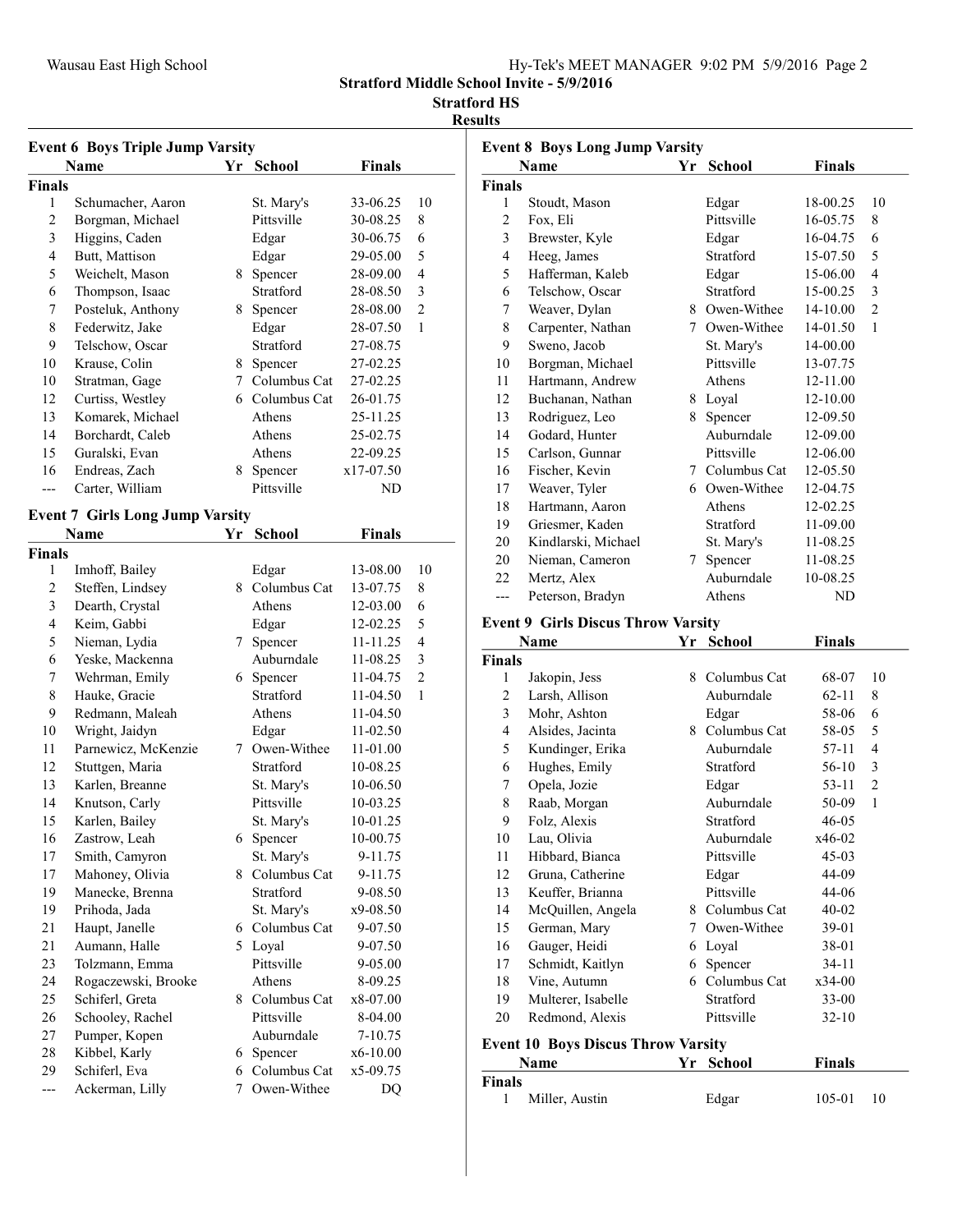|  |  | Hy-Tek's MEET MANAGER 9:02 PM 5/9/2016 Page 3 |  |  |  |  |
|--|--|-----------------------------------------------|--|--|--|--|
|--|--|-----------------------------------------------|--|--|--|--|

Stratford HS

Results

|                         | Finals  (Event 10 Boys Discus Throw Varsity)  |           |                  |                      |                |
|-------------------------|-----------------------------------------------|-----------|------------------|----------------------|----------------|
|                         | Name                                          | <b>Yr</b> | <b>School</b>    | <b>Finals</b>        |                |
| $\overline{c}$          | Toufar, Colby                                 | 8         | Loyal            | 99-07                | 8              |
| 3                       | Baumgartner, Jacob                            | 8         | Loyal            | 97-11                | 6              |
| $\overline{\mathbf{4}}$ | Drexler, Drey                                 |           | Stratford        | 94-02                | 5              |
| 5                       | Toufar, Carter                                |           | 8 Loyal          | 93-03                | $\overline{4}$ |
| 6                       | Balz, Karson                                  |           | Stratford        | 85-02                | 3              |
| 7                       | Kilty, Gavid                                  | 8         | Spencer          | 75-00                | $\overline{2}$ |
| $\,$ 8 $\,$             | Kaae, Dylan                                   | 8         | Owen-Withee      | 72-11                | 1              |
| 9                       | Schutte, Zack                                 |           | Edgar            | 72-05                |                |
| 10                      | Grambsch, Coleton                             |           | 8 Columbus Cat   | 72-03                |                |
| 11                      | Lappe, Tyler                                  |           | Stratford        | 68-11                |                |
| 12                      | Lang, Dawson                                  |           | St. Mary's       | 67-04                |                |
| 13                      | Heiden, Jake                                  |           | Edgar            | 66-00                |                |
| 14                      | Rodriguez, Leo                                | 8         | Spencer          | 61-11                |                |
| 15                      | Fowler, Jesse                                 |           | Auburndale       | 61-05                |                |
| 16                      | Theil, Bryce                                  |           | Auburndale       | $60 - 03$            |                |
| 17                      | Hahn, Mike                                    |           | St. Mary's       | 57-10                |                |
| 18                      | Richmond, Daniel                              | 7         | Spencer          | 57-04                |                |
| 19                      | Richardson, Tyler                             |           | Auburndale       | 56-06                |                |
| 20                      | Much, Brody                                   | 7         | Spencer          | x54-04               |                |
| 21                      | Wendler, Rob                                  |           | 6 Owen-Withee    | 52-10                |                |
| 22                      | Kraus, Tim                                    |           | 8 Columbus Cat   | 52-05                |                |
| 23                      | Gage, Noah                                    |           | St. Mary's       | 47-02                |                |
| 24                      | Reigel, Lucas                                 | 8         | Columbus Cat     | 46-02                |                |
| ---                     | Lang, Dalton                                  |           | St. Mary's       | ND                   |                |
|                         |                                               |           |                  |                      |                |
|                         | <b>Event 11 Girls Shot Put Varsity</b>        |           |                  |                      |                |
|                         | Name                                          | Yr        | School           | <b>Finals</b>        |                |
| Finals<br>$\mathbf{1}$  |                                               | 8         | Columbus Cat     |                      | 10             |
| $\mathfrak{2}$          | Jakopin, Jess                                 |           |                  | 27-05.50             |                |
| $\mathfrak{Z}$          | Mohr, Ashton<br>Schmidt, Kaitlyn              | 6         | Edgar<br>Spencer | 26-11.00<br>23-07.00 | 8<br>6         |
| 4                       | Hughes, Emily                                 |           | Stratford        | 23-04.00             | 5              |
| 5                       | Hibbard, Bianca                               |           | Pittsville       | 22-09.00             | $\overline{4}$ |
| 6                       | Larsh, Allison                                |           | Auburndale       | 21-06.00             | 3              |
| 7                       |                                               |           | Athens           | 20-09.00             | $\overline{2}$ |
|                         | Finck, Shyana<br>German, Mary                 |           |                  |                      |                |
| $\,$ 8 $\,$             |                                               |           |                  |                      |                |
|                         |                                               |           | 7 Owen-Withee    | 20-08.00             | $\mathbf{1}$   |
| 9                       | Gauger, Heidi                                 |           | 6 Loyal          | 20-05.00             |                |
| 10                      | Cleven, Anna                                  |           | St. Mary's       | 20-00.00             |                |
| 11                      | Downs, Rebekah                                |           | Pittsville       | 19-09.00             |                |
| 12                      | Kundinger, Erika                              |           | Auburndale       | 19-06.50             |                |
| 13                      | Lau, Olivia                                   |           | Auburndale       | 19-06.00             |                |
| 14                      | Riehle, Kaitlyn                               |           | Athens           | 19-01.00             |                |
| 15                      | Leonhardt, Kambria                            |           | Stratford        | 19-00.00             |                |
| 16                      | Nowacki, Hattie                               |           | Athens           | 18-06.00             |                |
| 17                      | Radtke, Kayla                                 |           | St. Mary's       | 18-03.50             |                |
| 18                      | Rausch, Desi                                  |           | Edgar            | 17-03.00             |                |
| 19                      | Lang, Jada                                    |           | Edgar            | 16-01.00             |                |
| $20\,$                  | Folz, Alexis                                  |           | Stratford        | 16-00.00             |                |
| 21                      | Vine, Autumn                                  |           | 6 Columbus Cat   | 15-01.00             |                |
|                         |                                               |           |                  |                      |                |
|                         | <b>Event 12 Boys Shot Put Varsity</b><br>Name | Yr        | School           | <b>Finals</b>        |                |
| Finals                  |                                               |           |                  |                      |                |

| 2              | Kilty, Gavid       | 8 | Spencer          | 37-11.00  | 8              |
|----------------|--------------------|---|------------------|-----------|----------------|
| 3              | Toufar, Colby      | 8 | Loyal            | 32-11.00  | 6              |
| $\overline{4}$ | Miller, Austin     |   | Edgar            | 32-07.50  | 5              |
| 5              | Toufar, Carter     |   | 8 Loyal          | 31-05.00  | $\overline{4}$ |
| 6              | Hahn, Mike         |   | St. Mary's       | 31-03.00  | 3              |
| 7              | Drexler, Drey      |   | Stratford        | 31-03.00  | $\mathbf{2}$   |
| 8              | Schutte, Zack      |   | Edgar            | 30-05.00  | $\mathbf{1}$   |
| 9              | Balz, Karson       |   | Stratford        | 28-10.00  |                |
| 10             | Baumgartner, Jacob |   | 8 Loyal          | 28-08.00  |                |
| 11             | Larson, Max        |   | Edgar            | 27-11.00  |                |
| 12             | Kaae, Dylan        |   | 8 Owen-Withee    | 27-02.00  |                |
| 13             | Theil, Bryce       |   | Auburndale       | 26-08.00  |                |
| 14             | Grambsch, Coleton  |   | 8 Columbus Cat   | 24-07.00  |                |
| 15             | Fowler, Jesse      |   | Auburndale       | 24-05.00  |                |
| 15             | Richmond, Daniel   | 7 | Spencer          | 24-05.00  |                |
| 17             | Lang, Dalton       |   | St. Mary's       | 24-03.00  |                |
| 18             | Bach, Taylor       | 6 | Spencer          | 23-00.00  |                |
| 19             | Hanke, Tanner      |   | St. Mary's       | 22-06.00  |                |
| 20             | Rausch, Austyn     |   | <b>Stratford</b> | 20-11.00  |                |
| 21             | Guralski, Evan     |   | Athens           | 20-00.00  |                |
| 21             | Richardson, Tyler  |   | Auburndale       | 20-00.00  |                |
| 23             | Wendler, Rob       |   | 6 Owen-Withee    | 19-11.00  |                |
| 24             | Scheurer, Kelvin   |   | Pittsville       | 19-08.00  |                |
| 25             | Kraus, Tim         | 8 | Columbus Cat     | 18-11.00  |                |
| 26             | Reigel, Lucas      | 8 | Columbus Cat     | 18-07.00  |                |
| 27             | McGiveron, Max     | 7 | Columbus Cat     | x18-03.50 |                |
| 28             | Coulthard, Wyatt   |   | Pittsville       | 14-09.00  |                |
|                |                    |   |                  |           |                |

# Event 13 Girls 100 Meter Hurdles Varsity

|               | Name                  | Yr | <b>School</b>  | Finals |                |
|---------------|-----------------------|----|----------------|--------|----------------|
| <b>Finals</b> |                       |    |                |        |                |
| 1             | Zastrow, Hannah       | 8  | Spencer        | 17.75  | 10             |
| 2             | Albrecht, Montana     |    | Athens         | 19.52  | 8              |
| 3             | Hanson, Lizzy         |    | 6 Columbus Cat | 19.55  | 6              |
| 4             | Hamus, Aliah          |    | Auburndale     | 20.16  | 5              |
| 5             | Krings, Maddie        |    | Auburndale     | 20.18  | 4              |
| 6             | Miles-Kroening, Kylie |    | Edgar          | 20.75  | 3              |
| 7             | Hoesly, Malia         |    | Edgar          | 21.00  | $\overline{2}$ |
| 8             | Hauke, Gracie         |    | Stratford      | 21.13  | 1              |
| 9             | Zieher, Mckenna       |    | Auburndale     | 21.28  |                |
| 10            | Zastrow, Leah         | 6  | Spencer        | 21.36  |                |
| 11            | Wellner, Jessica      |    | Stratford      | 21.46  |                |
| 12            | Fischer, Camryn       |    | Stratford      | 21.54  |                |
| 13            | Hall, Taylor          | 8  | Spencer        | 21.65  |                |
| 14            | Finck, Shyana         |    | Athens         | 22.23  |                |
| 15            | Wehrman, Emily        | 6  | Spencer        | x22.69 |                |
| 16            | Walker, Dorci         | 6. | Columbus Cat   | 23.34  |                |
| 17            | Haupt, Janelle        |    | 6 Columbus Cat | 23.43  |                |
| 18            | Lipinski, Karlin      |    | Edgar          | 24.01  |                |
| 19            | McQuillen, Angela     | 8  | Columbus Cat   | x24.80 |                |
| 20            | Redmond, Alexis       |    | Pittsville     | 25.61  |                |
|               | Karl, Jordyn          |    | Auburndale     | X22.30 |                |
| ---           | Raab, Morgan          |    | Auburndale     | X26.67 |                |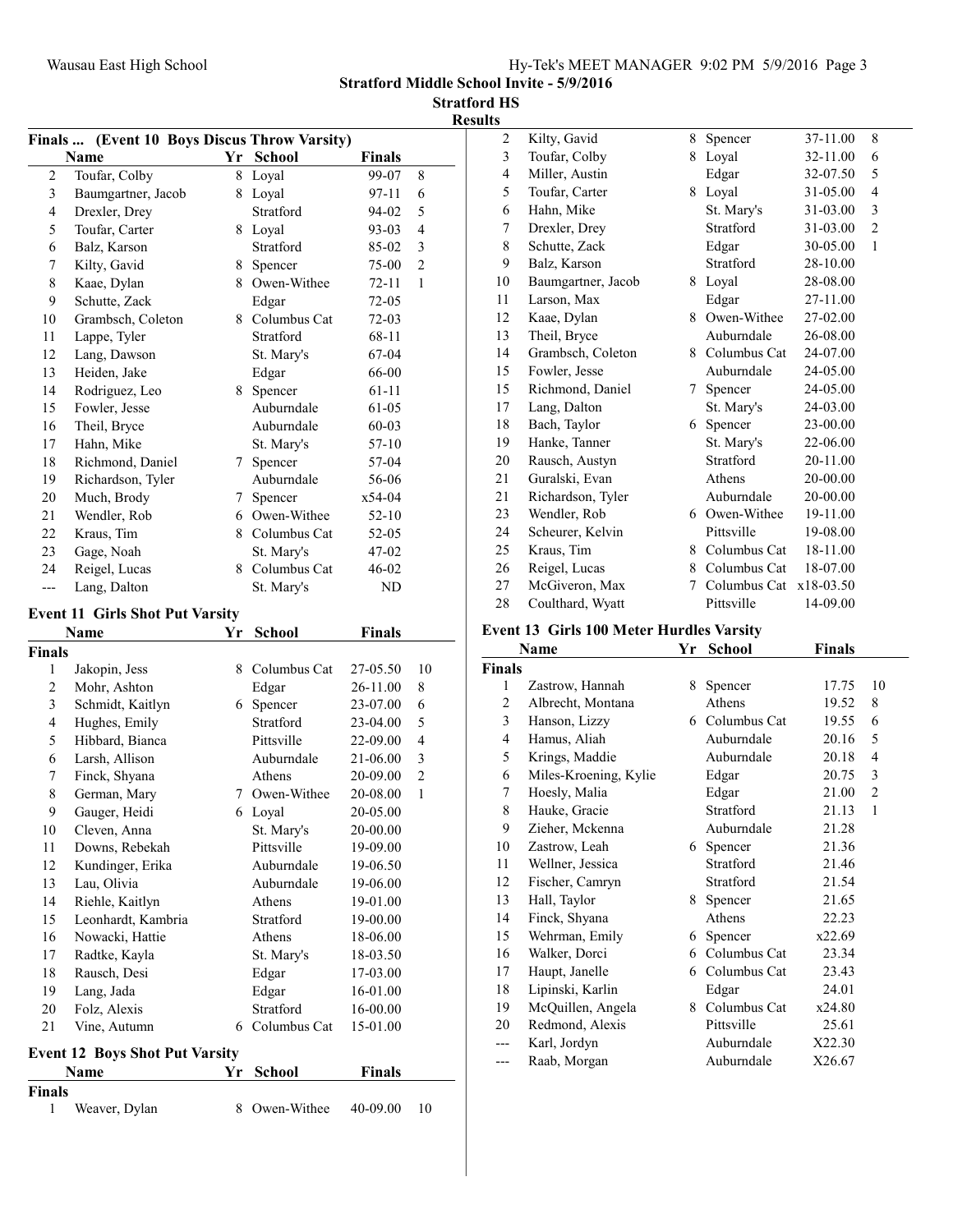| Hy-Tek's MEET MANAGER 9:02 PM 5/9/2016 Page 4 |
|-----------------------------------------------|
|-----------------------------------------------|

#### Stratford HS

#### Results

|                    | <b>Event 14 Boys 100 Meter Hurdles Varsity</b> |                 |                         |               |                |
|--------------------|------------------------------------------------|-----------------|-------------------------|---------------|----------------|
|                    | Name                                           | Yr              | <b>School</b>           | <b>Finals</b> |                |
| <b>Finals</b>      |                                                |                 |                         |               |                |
| 1                  | Malm, Mason                                    |                 | 8 Loyal                 | 15.98         | 10             |
| $\overline{2}$     | Weichelt, Mason                                | 8               | Spencer                 | 19.77         | 8              |
| 3                  | Stratman, Gage                                 | 7               | Columbus Cat            | 20.25         | 6              |
| 4                  | Komarek, Michael                               |                 | Athens                  | 20.75         | 5              |
| 5                  | Hamm, Jacob                                    |                 | 6 Spencer               | 21.87         | 4              |
| 6                  | Goodwinj, Kaden                                |                 | Edgar                   | 22.26         | 3              |
| 7                  | Lemmer, Stetson                                |                 | Edgar                   | 23.18         | $\overline{2}$ |
| 8                  | McGiveron, Max                                 |                 | 7 Columbus Cat          | 23.33         | 1              |
| 9                  | Telschow, Oscar                                |                 | Stratford               | 28.50         |                |
| 10                 | Fox, Eli                                       |                 | Pittsville              | 30.28         |                |
| 11                 | Syring, Brock                                  |                 | Stratford               | 32.27         |                |
| 12                 | Brehm, Everet                                  |                 | Edgar                   | 33.59         |                |
| 13                 | Peterson, Brennan                              |                 | Pittsville              | 33.62         |                |
| 14                 | Lappe, Tyler                                   |                 | Stratford               | 33.69         |                |
| 15                 | Rucker, Caleb                                  |                 | 6 Spencer               | 34.86         |                |
|                    |                                                |                 |                         |               |                |
|                    | Event 15 Girls 100 Meter Dash Varsity<br>Name  | Yr              | <b>School</b>           | <b>Finals</b> |                |
|                    |                                                |                 |                         |               |                |
| <b>Finals</b><br>1 |                                                |                 | Auburndale              |               | 10             |
| $\overline{c}$     | Hilber, Isabelle                               |                 |                         | 13.57         | 8              |
|                    | Eichman, Dalaney                               |                 | 8 Spencer<br>Auburndale | 13.70         |                |
| 3                  | Trowbridge, Katelyn                            |                 |                         | 13.94         | 6              |
| 4                  | Jewell, Annalise                               |                 | Auburndale              | 14.12         | 5              |
| 5                  | Imhoff, Bailey                                 |                 | Edgar                   | 14.27         | $\overline{4}$ |
| 6                  | Steffen, Lindsey                               |                 | 8 Columbus Cat          | 14.46         | 3              |
| 7                  | Wellner, Jessica                               |                 | Stratford               | 14.64         | $\mathfrak{2}$ |
| 8                  | Opela, Jozie                                   |                 | Edgar                   | 14.77         | 1              |
| 9                  | Alsides, Jacinta                               |                 | 8 Columbus Cat          | 14.84         |                |
| 10                 | Dearth, Crystal                                |                 | Athens                  | 15.27         |                |
| 11                 | Kauffman, Sydney                               |                 | Stratford               | 15.32         |                |
| 12                 | Krall, Makenna                                 |                 | Stratford               | 15.52         |                |
| 13                 | Nieman, Lydia                                  |                 | 7 Spencer               | 15.77         |                |
| 14                 | Knutson, Carly                                 |                 | Pittsville              | 15.92         |                |
| 15                 | Keuffer, Brianna                               |                 | Pittsville              | 15.95         |                |
| 16                 | Prihoda, Jada                                  |                 | St. Mary's              | 16.05         |                |
| 17                 | Kubista, Abrial                                |                 | 6 Loyal                 | 16.07         |                |
| 18                 | Smith, Camyron                                 |                 | St. Mary's              | 16.39         |                |
| 19                 | Knutson, Abigail                               |                 | Pittsville              | 16.50         |                |
| 20                 | Scherer, Leah                                  |                 | 5 Loyal                 | 16.51         |                |
| 21                 | Ackerman, Lilly                                | $7\phantom{.0}$ | Owen-Withee             | 16.53         |                |
| 22                 | Faber, Haley                                   | 7               | Spencer                 | 16.59         |                |
| 23                 | Ollinger, Riley                                |                 | 6 Owen-Withee           | 16.63         |                |
| 24                 | Schreiner, Nancy                               |                 | Athens                  | 17.04         |                |
| 25                 | Rogaczewski, Brooke                            |                 | Athens                  | 17.05         |                |
| 26                 | Haupt, Janelle                                 |                 | 6 Columbus Cat          | 17.22         |                |
| 27                 | Aumann, Halle                                  |                 | 5 Loyal                 | 17.58         |                |
| 28                 | Lang, Jada                                     |                 | Edgar                   | 18.10         |                |
| 29                 | Schiferl, Greta                                |                 | 8 Columbus Cat          | x19.53        |                |
| 30                 | Kibbel, Karly                                  |                 | 6 Spencer               | x19.67        |                |
| 31                 | Schiferl, Eva                                  |                 | 6 Columbus Cat          | x20.78        |                |
| ---                | Hood, Emilee                                   |                 | Auburndale              | X16.49        |                |

|                | <b>Event 16 Boys 100 Meter Dash Varsity</b> |    |                  |               |                |
|----------------|---------------------------------------------|----|------------------|---------------|----------------|
|                | <b>Name</b>                                 | Yr | <b>School</b>    | <b>Finals</b> |                |
| Finals         |                                             |    |                  |               |                |
| $\mathbf{1}$   | Stoudt, Mason                               |    | Edgar            | 12.38         | 10             |
| $\overline{c}$ | Brewster, Kyle                              |    | Edgar            | 12.64         | 8              |
| 3              | Weaver, Dylan                               |    | 8 Owen-Withee    | 13.06         | 6              |
| $\overline{4}$ | Bauman, Hayden                              | 8. | Spencer          | 13.11         | 5              |
| 5              | Hafferman, Kaleb                            |    | Edgar            | 13.23         | $\overline{4}$ |
| 6              | Ellenbecker, Cobie                          |    | Athens           | 13.24         | 3              |
| 7              | Bacon, Austin                               | 7  | Spencer          | 13.42         | $\overline{2}$ |
| 8              | Delis, Kobe                                 | 8  | Loyal            | 13.59         | $\mathbf{1}$   |
| 9              | Redmann, Patrick                            |    | Athens           | 13.81         |                |
| 10             | Carpenter, Nathan                           |    | 7 Owen-Withee    | 13.84         |                |
| 11             | Rodriguez, Leo                              |    | 8 Spencer        | 13.88         |                |
| 12             | Fischer, Kevin                              |    | 7 Columbus Cat   | 14.26         |                |
| 13             | Theil, Bryce                                |    | Auburndale       | 14.54         |                |
| 14             | Chasteen, Connor                            |    | Pittsville       | 14.60         |                |
| 15             | Godard, Hunter                              |    | Auburndale       | 14.73         |                |
| 16             | Buchanan, Nathan                            |    | 8 Loyal          | 14.82         |                |
| 17             | Syring, Brock                               |    | <b>Stratford</b> | 14.87         |                |
| 18             | Weaver, Tyler                               |    | 6 Owen-Withee    | 14.91         |                |
| 19             | Borchardt, Caleb                            |    | Athens           | 15.11         |                |
| 20             | Hanke, Tanner                               |    | St. Mary's       | 15.12         |                |
| 21             | Minor, William                              |    | Pittsville       | 15.19         |                |
| 22             | Buchberger, Max                             |    | St. Mary's       | 15.46         |                |
| 23             | Peterson, Brennan                           |    | Pittsville       | 15.61         |                |
| 24             | Seitz, Zach                                 |    | Stratford        | 15.69         |                |
| 25             | Poeschel, Cody                              |    | Auburndale       | 16.29         |                |
| 26             | Garneau, John                               |    | 6 Columbus Cat   | 16.30         |                |
| 27             | Hahn, Mike                                  |    | St. Mary's       | 16.34         |                |
| 28             | West, Hayden                                |    | Stratford        | 17.06         |                |
| 29             | Meyer, Justin                               |    | 5 Loyal          | 19.02         |                |
|                | Event 17 Girls 1600 Meter Run Varsitv       |    |                  |               |                |

# Name **Finals Finals Finals**

| <b>Finals</b>        |   |            |         |                    |
|----------------------|---|------------|---------|--------------------|
| Ellenbecker, Marissa |   | Edgar      | 5:28.17 | 10                 |
| Schley, Savannah     | Ί | Loyal      | 5:33.72 | 8                  |
| Radtke, Kayla        |   | St. Mary's | 6:08.10 | 6                  |
| Wehrman, Emily       | 6 | Spencer    | 6:08.98 | 5                  |
| Hasenohrl, Victoria  |   | Auburndale | 6:23.36 | 4                  |
| Richardson, Emmalee  |   | Auburndale | 6:37.67 | 3                  |
| Verdone, Angelia     |   | Stratford  | 6:46.61 | $\mathfrak{D}_{1}$ |
| Hiebl, Carolyn       |   | Stratford  | 7:27.00 |                    |
| Huther, Rose         |   | Stratford  | 7:32.20 |                    |
|                      |   |            |         |                    |

# Event 18 Boys 1600 Meter Run Varsity

| Name          |                   |   | Yr School      | <b>Finals</b> |                |
|---------------|-------------------|---|----------------|---------------|----------------|
| <b>Finals</b> |                   |   |                |               |                |
|               | Olson, Zach       |   | 8 Columbus Cat | 5:44.19       | 10             |
| 2             | Posteluk, Anthony | 8 | Spencer        | 5:44.33       | 8              |
| 3             | Krause, Colin     | 8 | Spencer        | 5:49.26       | 6              |
| 4             | Thompson, Isaac   |   | Stratford      | 5:50.66       | 5              |
| 5             | Hartmann, Andrew  |   | Athens         | 6:07.22       | $\overline{4}$ |
| 6             | Westfall, Tanner  |   | Athens         | 6:13.00       |                |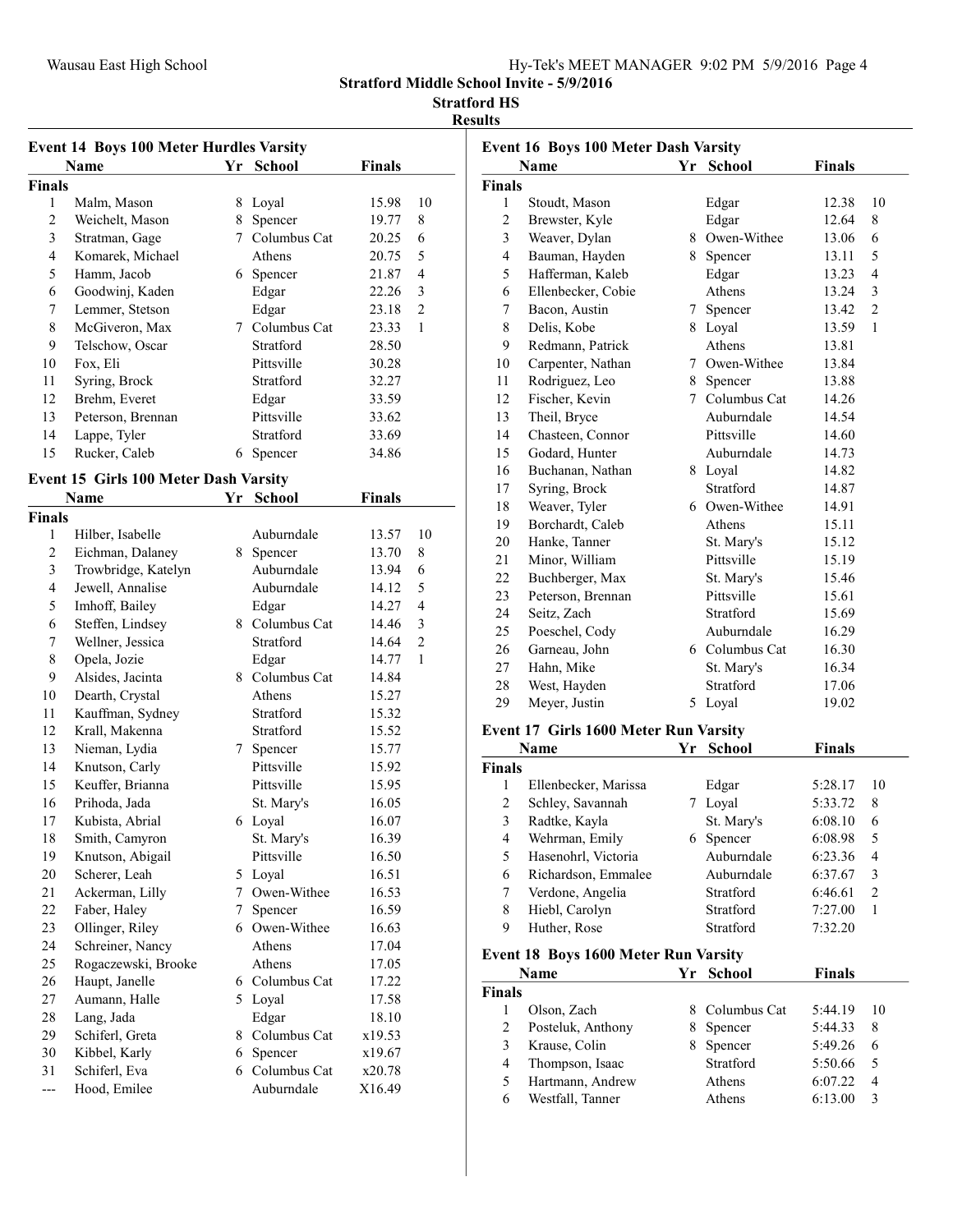Stratford Middle School Invite - 5/9/2016

Stratford HS

| <b>Results</b> |
|----------------|
|----------------|

|    |                  | Finals  (Event 18 Boys 1600 Meter Run Varsity) |                          |  |
|----|------------------|------------------------------------------------|--------------------------|--|
|    | Name             | Yr School                                      | <b>Finals</b>            |  |
|    | Jensen, Kyler    | Auburndale                                     | 6:13.65<br>$\mathcal{L}$ |  |
| 8  | Verdone, Antonio | Stratford                                      | 6:14.44                  |  |
| 9  | Haupt, Kaden     | Stratford                                      | 6:25.44                  |  |
| 10 | Schultz, Noah    | Auburndale                                     | 6:27.27                  |  |
| 11 | Stoffel, John    | St. Mary's                                     | 6:29.01                  |  |
| 12 | Tarter, Blake    | Edgar                                          | 6:49.25                  |  |
| 13 | Thompson, Alex   | Edgar                                          | 7:38.10                  |  |

# Event 19 Girls 4x200 Meter Relay Varsity

|               | Team                  | Relay               | Finals                 |    |
|---------------|-----------------------|---------------------|------------------------|----|
| <b>Finals</b> |                       |                     |                        |    |
| 1             | Spencer               |                     | 2:04.42                | 10 |
|               | 1) Hall, Taylor 8     |                     | 2) Eichman, Dalaney 8  |    |
|               | 3) Nieman, Leah 8     |                     | 4) Zastrow, Hannah 8   |    |
| 2             | Columbus Catholic     |                     | 2:10.20                | 8  |
|               | 1) Alsides, Jacinta 8 |                     | 2) Jicinsky, Emmalee 7 |    |
|               | 3) Mahoney, Olivia 8  |                     | 4) Steffen, Lindsey 8  |    |
| 3             | Edgar                 |                     | 2:11.50                | 6  |
|               | 1) Graham, Zabrie     | 2) Brewster, Rachel |                        |    |
|               | 3) Urmanski, Olivia   | 4) Guden, Makenna   |                        |    |
| 4             | Stratford             |                     | 2:13.65                | 5  |
|               | 1) Fischer, Camryn    | 2) Hauke, Gracie    |                        |    |
|               | 3) Serwe, Kayla       | 4) Oertel, Autumn   |                        |    |
| 5             | Auburndale            |                     | 2:18.67                | 4  |
|               | 1) Meissner, Mia      | 2) Franck, Carly    |                        |    |
|               | 3) Schulte, Hannah    | 4) Brewton, Chasie  |                        |    |
| 6             | Pittsville            |                     | 2:21.80                | 3  |
|               | 1) Downs, Rebekah     | 2) Schooley, Rachel |                        |    |
|               | 3) Tolzmann, Emma     | 4) Lacoursere, Sara |                        |    |
|               | St. Mary's            |                     | DQ                     |    |
|               | 1) Radtke, Kayla      | 2) Prihoda, Jada    |                        |    |
|               | 3) Smith, Camyron     | 4) Gage, Gracie     |                        |    |

### Event 20 Boys 4x200 Meter Relay Varsity

|               | <b>Team</b>             | Relav             | <b>Finals</b>        |    |
|---------------|-------------------------|-------------------|----------------------|----|
| <b>Finals</b> |                         |                   |                      |    |
| 1             | Edgar                   |                   | 1:54.99              | 10 |
|               | 1) Baumgartner, Brayden |                   | 2) Murkowski, Carter |    |
|               | 3) Drabek, Nate         | 4) Higgins, Caden |                      |    |
| 2             | St. Mary's              |                   | 1:59.97              | 8  |
|               | 1) Sweno, Jacob         |                   | 2) Bauman, Zachary   |    |
|               | 3) Sweno, Jared         | 4) Karlen, Darin  |                      |    |
| 3             | Columbus Catholic       |                   | 2:09.89              | 6  |
|               | 1) Curtiss, Westley 6   |                   | 2) Garneau, John 6   |    |
|               | 3) Grambsch, Coleton 8  |                   | 4) Stratman, Gage 7  |    |
| 4             | Spencer                 |                   | 2:22.23              | 5  |
|               | 1) Brandt, Kaleb 6      |                   | 2) Drexler, Dylan 6  |    |
|               | 3) Nieman, Cameron 7    |                   | 4) Schmidt, Carson 6 |    |

# Event 21 Girls 400 Meter Dash Varsity<br>Name Vr. School

| <b>Name</b>   |                  | Yr School  | <b>Finals</b> |     |  |
|---------------|------------------|------------|---------------|-----|--|
| <b>Finals</b> |                  |            |               |     |  |
|               | Schmeiser, Macie | Auburndale | 1:07.25       | -10 |  |
| 2             | Blume, Kylie     | St. Mary's | $1:09.24$ 8   |     |  |

| 3  | Olsen, Lauryn     | Auburndale | 1:11.72 | 6 |
|----|-------------------|------------|---------|---|
| 4  | Keim, Gabbi       | Edgar      | 1:12.02 | 5 |
| 5  | Mitchell, Vanessa | Auburndale | 1:18.47 | 4 |
| 6  | Wright, Jaidyn    | Edgar      | 1:20.28 | 3 |
|    | Ackley, Breanna   | Stratford  | 1:21.14 | 2 |
| 8  | Wiesman, Alyson   | Stratford  | 1:25.56 |   |
| 9  | Bergs, Catherine  | Edgar      | 1:26.02 |   |
| 10 | Stuttgen, Maria   | Stratford  | 1:26.72 |   |
| 11 | Nieman, Lydia     | Spencer    | 1:27.73 |   |
| 12 | Blume, Tamara     | Spencer    | 1:30.01 |   |
|    |                   |            |         |   |

## Event 22 Boys 400 Meter Dash Varsity

|                | Name                | Yr | <b>School</b>  | Finals   |    |
|----------------|---------------------|----|----------------|----------|----|
| <b>Finals</b>  |                     |    |                |          |    |
| 1              | Schumacher, Aaron   |    | St. Mary's     | 58.15    | 10 |
| 2              | Brewster, Kyle      |    | Edgar          | 1:01.64  | 8  |
| 3              | Hill, Addison       |    | 8 Columbus Cat | 1:02.47  | 6  |
| $\overline{4}$ | Smart, Raife        |    | Edgar          | 1:07.62  | 5  |
| 5              | Kolar, Aiden        |    | Pittsville     | 1:10.78  | 4  |
| 6              | Lau, Brent          |    | Auburndale     | 1:11.65  | 3  |
| 7              | Falteisek, Ty       |    | 6 Owen-Withee  | 1:11.91  | 2  |
| 8              | Wolf, Konnor        |    | Edgar          | 1:12.29  | 1  |
| 9              | Drexler, Drey       |    | Stratford      | 1:13.19  |    |
| 10             | Gorst, Will         | 6  | Spencer        | 1:13.64  |    |
| 11             | Heeg, Darin         |    | Stratford      | 1:13.67  |    |
| 12             | Carter, William     |    | Pittsville     | 1:15.01  |    |
| 13             | Mertz, Alex         |    | Auburndale     | 1:16.25  |    |
| 14             | Peterson, Bradyn    |    | Athens         | 1:18.35  |    |
| 15             | Kindlarski, Michael |    | St. Mary's     | 1:21.92  |    |
| 16             | Krause, Cooper      | 6  | Spencer        | 1:25.41  |    |
| 17             | Eikleberry, Kaizer  | 6  | Spencer        | 1:29.24  |    |
| 18             | Coulthard, Wyatt    |    | Pittsville     | 1:37.41  |    |
| 19             | Cokl, Tylan         | 6  | Spencer        | x1:40.80 |    |

### Event 23 Girls 4x100 Meter Relay Varsity

|               | Team                 | Relay              | <b>Finals</b>         |  |
|---------------|----------------------|--------------------|-----------------------|--|
| <b>Finals</b> |                      |                    |                       |  |
| 1             | Athens               |                    | 58.25<br>10           |  |
|               | 1) Albrecht, Montana |                    | 2) Felzkowski, Dana   |  |
|               | 3) Redmann, Maleah   | 4) Mueller, Brooke |                       |  |
| 2             | Edgar                |                    | 8<br>59.18            |  |
|               | 1) Keim, Gabbi       |                    | 2) Brewster, Rachel   |  |
|               | 3) Hackel, Teresa    | 4) Opela, Jozie    |                       |  |
| 3             | Stratford            |                    | 1:00.11<br>6          |  |
|               | 1) Oertel, Abbygail  |                    | 2) Leonhardt, McKenna |  |
|               | 3) Krueger, Hannah   | 4) Fons, Kelsey    |                       |  |
| 4             | St. Mary's           |                    | 1:02.30<br>5          |  |
|               | 1) Blume, Kylie      | 2) Karlen, Bailey  |                       |  |
|               | 3) Karlen, Breanne   |                    | 4) Boehm, Elizabeth   |  |
| 5.            | Auburndale           |                    | 1:02.32<br>4          |  |
|               | 1) Meissner, Mia     | 2) Karl, Jordyn    |                       |  |
|               | 3) Krings, Maddie    | 4) Hamus, Aliah    |                       |  |
| 6             | Pittsville           |                    | 1:04.48<br>3          |  |
|               | 1) Knutson, Abigail  | 2) Knutson, Carly  |                       |  |
|               | 3) Hibbard, Bianca   |                    | 4) Keuffer, Brianna   |  |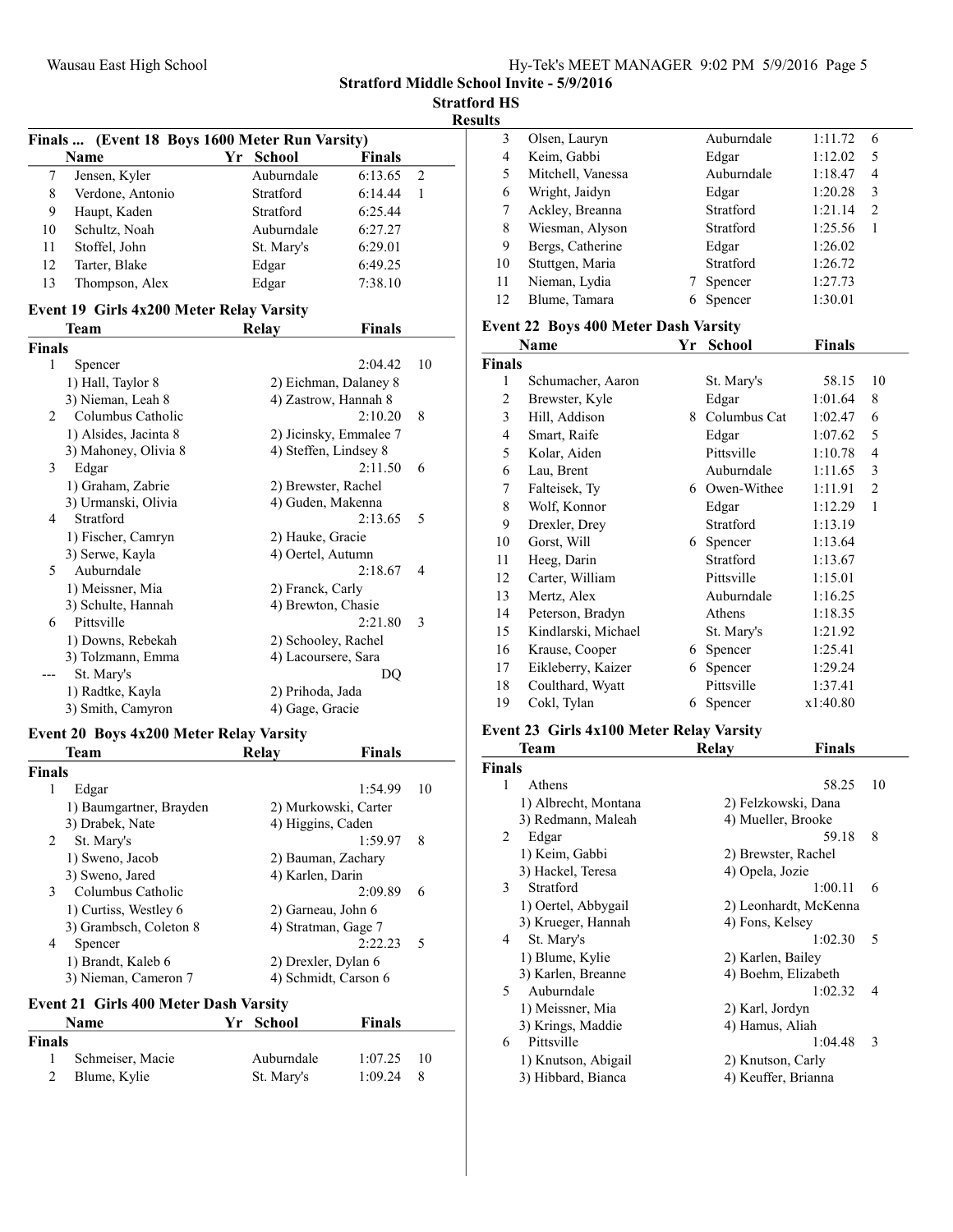|  | Hy-Tek's MEET MANAGER 9:02 PM 5/9/2016 Page 6 |  |  |
|--|-----------------------------------------------|--|--|
|  |                                               |  |  |

# Stratford HS

Results

|               | Finals  (Event 23 Girls 4x100 Meter Relay Varsity) |    |                          |                            |                |
|---------------|----------------------------------------------------|----|--------------------------|----------------------------|----------------|
|               | <b>Team</b>                                        |    | Relay                    | <b>Finals</b>              |                |
| 7             | Owen-Withee                                        |    |                          | 1:05.24                    | $\overline{c}$ |
|               | 1) Amacher, Ashley 8                               |    | 2) Baehr, Aselyn 7       |                            |                |
|               | 3) Ollinger, Riley 6                               |    | 4) Parnewicz, McKenzie 7 |                            |                |
| 8             | Spencer                                            |    |                          | 1:05.44                    | 1              |
|               | 1) Faber, Haley 7                                  |    |                          | 2) Hopperdietzel, Haylee 7 |                |
|               | 3) Lyon, Courtney 7                                |    |                          | 4) Wichlacz, Delaney 7     |                |
|               | <b>Event 24 Boys 4x100 Meter Relay Varsity</b>     |    |                          |                            |                |
|               | Team                                               |    | <b>Relay</b>             | <b>Finals</b>              |                |
| <b>Finals</b> |                                                    |    |                          |                            |                |
| 1             | Edgar                                              |    |                          | 53.65                      | 10             |
|               | 1) Baumgartner, Brayden                            |    | 2) Furger, Blake         |                            |                |
|               | 3) Murkowski, Carter                               |    | 4) Federwitz, Jake       |                            |                |
| 2             | Spencer                                            |    |                          | 53.89                      | 8              |
|               | 1) Bacon, Austin 7                                 |    |                          | 2) Bauman, Hayden 8        |                |
|               | 3) Rodriguez, Andres 8                             |    | 4) Rodriguez, Leo 8      |                            |                |
| 3             | Athens                                             |    |                          | 55.22                      | 6              |
|               | 1) Redmann, Patrick                                |    |                          | 2) Thompson, Brock         |                |
|               | 3) Hartmann, Aaron                                 |    |                          | 4) Ellenbecker, Cobie      |                |
| 4             | St. Mary's                                         |    |                          | 55.31                      | 5              |
|               | 1) Stephan, Joseph                                 |    | 2) Sweno, Jared          |                            |                |
|               | 3) Karlen, Darin                                   |    |                          | 4) Bauman, Zachary         |                |
| 5             | Loyal                                              |    |                          | 55.57                      | 4              |
|               | 1) Malm, Mason 8                                   |    | 2) Buchanan, Nathan 8    |                            |                |
|               | 3) Toufar, Colby 8                                 |    | 4) Delis, Kobe 8         |                            |                |
| 6             | Owen-Withee                                        |    |                          | 1:00.84                    | 3              |
|               | 1) Carpenter, Nathan 7                             |    | 2) Falteisek, Ty 6       |                            |                |
|               | 3) Kaae, Dylan 8                                   |    |                          | 4) Wundrow, Jayson 6       |                |
| 7             | Pittsville                                         |    |                          | 1:02.39                    | 2              |
|               | 1) Carlson, Gunnar                                 |    | 2) Minor, William        |                            |                |
|               | 3) Kolar, Aiden                                    |    | 4) Scheurer, Kelvin      |                            |                |
| 8             | Auburndale                                         |    |                          | 1:03.75                    | 1              |
|               | 1) Huber, Damian                                   |    | 2) Godard, Hunter        |                            |                |
|               | 3) Jorgensen, Keegan                               |    | 4) Mertz, Alex           |                            |                |
|               | <b>Event 25 Girls 800 Meter Run Varsity</b>        |    |                          |                            |                |
|               | Name                                               | Yr | <b>School</b>            | <b>Finals</b>              |                |
| <b>Finals</b> |                                                    |    |                          |                            |                |
| 1             | Ellenbecker, Marissa                               |    | Edgar                    | 2:36.79                    | 10             |
|               |                                                    |    |                          |                            |                |

| шаіз |                      |   |              |          |                |
|------|----------------------|---|--------------|----------|----------------|
| 1    | Ellenbecker, Marissa |   | Edgar        | 2:36.79  | 10             |
| 2    | Stanton, Taylor      |   | Auburndale   | 2:42.09  | 8              |
| 3    | Van Rixel, Abby      |   | Athens       | 2:46.18  | 6              |
| 4    | Richardson, Autumn   |   | Auburndale   | 2:53.72  | 5              |
| 5    | Zenner, Errika       |   | Auburndale   | 2:53.75  | 4              |
| 6    | Wehrman, Kaylee      | 8 | Spencer      | 2:58.16  | 3              |
| 7    | Wehrman, Emily       | 6 | Spencer      | 2:58.78  | $\overline{2}$ |
| 8    | Golbach, Lydia       |   | Stratford    | 3:03.41  | 1              |
| 9    | Karl, Sheree         |   | Auburndale   | x3:07.53 |                |
| 10   | Cleven, Anna         |   | St. Mary's   | 3:17.70  |                |
| 11   | McQuillen, Angela    | 8 | Columbus Cat | 3:20.59  |                |
| 12   | Parnewicz, McKenzie  |   | Owen-Withee  | 3:27.34  |                |
| 13   | Greenberg, Grace     |   | Stratford    | 3:35.18  |                |
|      | Kloos, Lily          |   | Auburndale   | X3:06.47 |                |
|      |                      |   |              |          |                |

| <b>Event 26 Boys 800 Meter Run Varsity</b> |                                                      |    |                |               |                |
|--------------------------------------------|------------------------------------------------------|----|----------------|---------------|----------------|
|                                            | <b>Name</b>                                          | Yr | <b>School</b>  | <b>Finals</b> |                |
| Finals                                     |                                                      |    |                |               |                |
| 1                                          | Nystrom, Thomas                                      |    | 8 Columbus Cat | 2:30.90       | 10             |
| $\mathfrak{2}$                             | Posteluk, Anthony                                    |    | 8 Spencer      | 2:34.54       | 8              |
| 3                                          | Hartmann, Aaron                                      |    | Athens         | 2:38.31       | 6              |
| $\overline{4}$                             | Hartmann, Andrew                                     |    | Athens         | 2:40.51       | 5              |
| 5                                          | Bauman, Zachary                                      |    | St. Mary's     | 2:46.22       | 4              |
| 6                                          | Kavajecz, Heath                                      |    | Edgar          | 2:48.25       | 3              |
| 7                                          | Schultz, Noah                                        |    | Auburndale     | 2:49.26       | $\overline{2}$ |
| 8                                          | Schilling, Cole                                      |    | Edgar          | 2:49.71       | 1              |
| 9                                          | Weisenberger, Ayden                                  |    | Edgar          | 2:49.85       |                |
| 10                                         | Westfall, Tanner                                     |    | Athens         | 2:50.82       |                |
| 11                                         | Krause, Colin                                        |    | 8 Spencer      | 2:52.51       |                |
| 12                                         | Fritz, Noah                                          |    | St. Mary's     | 3:03.89       |                |
| 13                                         | Lang, Ian                                            |    | Auburndale     | 3:04.72       |                |
| 14                                         | Jensen, Kyler                                        |    | Auburndale     | 3:08.54       |                |
| 15                                         | Carlson, Gunnar                                      |    | Pittsville     | 3:08.60       |                |
| 16                                         | Rucker, Caleb                                        | 6  | Spencer        | 3:23.66       |                |
|                                            |                                                      |    |                |               |                |
|                                            | <b>Event 27 Girls 200 Meter Dash Varsity</b><br>Name |    | School         |               |                |
|                                            |                                                      | Yr |                | <b>Finals</b> |                |
| Finals                                     |                                                      |    |                |               |                |
| 1                                          | Hilber, Isabelle                                     |    | Auburndale     | 28.52         | 10             |
| $\overline{c}$                             | Geiger, Remi                                         |    | 8 Loyal        | 29.05         | 8              |
| 3                                          | Trowbridge, Katelyn                                  |    | Auburndale     | 29.62         | 6              |
| 4                                          | Imhoff, Bailey                                       |    | Edgar          | 29.79         | 5              |
| 5                                          | Jewell, Annalise                                     |    | Auburndale     | 31.03         | $\overline{4}$ |
| 6                                          | Jicinsky, Emmalee                                    |    | 7 Columbus Cat | 31.69         | 3              |
| 7                                          | O'Neil, Ashley                                       |    | Stratford      | 31.86         | $\mathfrak{2}$ |
| 8                                          | Graham, Zabrie                                       |    | Edgar          | 32.25         | 1              |
| 9                                          | Hanson, Lizzy                                        |    | 6 Columbus Cat | 33.39         |                |
| 10                                         | Schnelle, Jasmine                                    |    | Edgar          | 33.61         |                |
| 11                                         | Tichy, Sage                                          |    | Stratford      | 34.49         |                |
| 12                                         | Lacoursere, Sara                                     |    | Pittsville     | 34.69         |                |
| 13                                         | Hall, Taylor                                         |    | 8 Spencer      | 34.82         |                |
| 14                                         | Baehr, Aselyn                                        |    | 7 Owen-Withee  | 34.93         |                |
| 15                                         | Hopperdietzel, Haylee                                | 7  | Spencer        | 35.00         |                |
| 16                                         | Lyon, Courtney                                       | 7  | Spencer        | 35.19         |                |
| 17                                         | Amacher, Ashley                                      |    | 8 Owen-Withee  | 35.48         |                |
| 18                                         | Schooley, Rachel                                     |    | Pittsville     | 35.92         |                |
| 19                                         | Mahoney, Olivia                                      |    | 8 Columbus Cat | 36.45         |                |
| $20\,$                                     | Finck, Shyana                                        |    | Athens         | 36.69         |                |
| 21                                         | Riehle, Kaitlyn                                      |    | Athens         | 36.96         |                |
| 22                                         | Multerer, Isabelle                                   |    | Stratford      | 38.23         |                |
| 23                                         | Schiferl, Greta                                      | 8  | Columbus Cat   | x46.61        |                |
|                                            | <b>Event 28 Boys 200 Meter Dash Varsity</b>          |    |                |               |                |
| Yr<br><b>Finals</b><br>Name<br>School      |                                                      |    |                |               |                |
| Finals                                     |                                                      |    |                |               |                |
| 1                                          | Stoudt, Mason                                        |    | Edgar          | 25.69         | 10             |

| 2 | Schumacher, Aaron  | St. Mary's | 26.65 8 |
|---|--------------------|------------|---------|
|   | 3 Heeg, James      | Stratford  | 27.18 6 |
|   | 4 Federwitz, Jake  | Edgar      | 27.43 5 |
|   | 5 Hafferman, Kaleb | Edgar      | 27.44 4 |